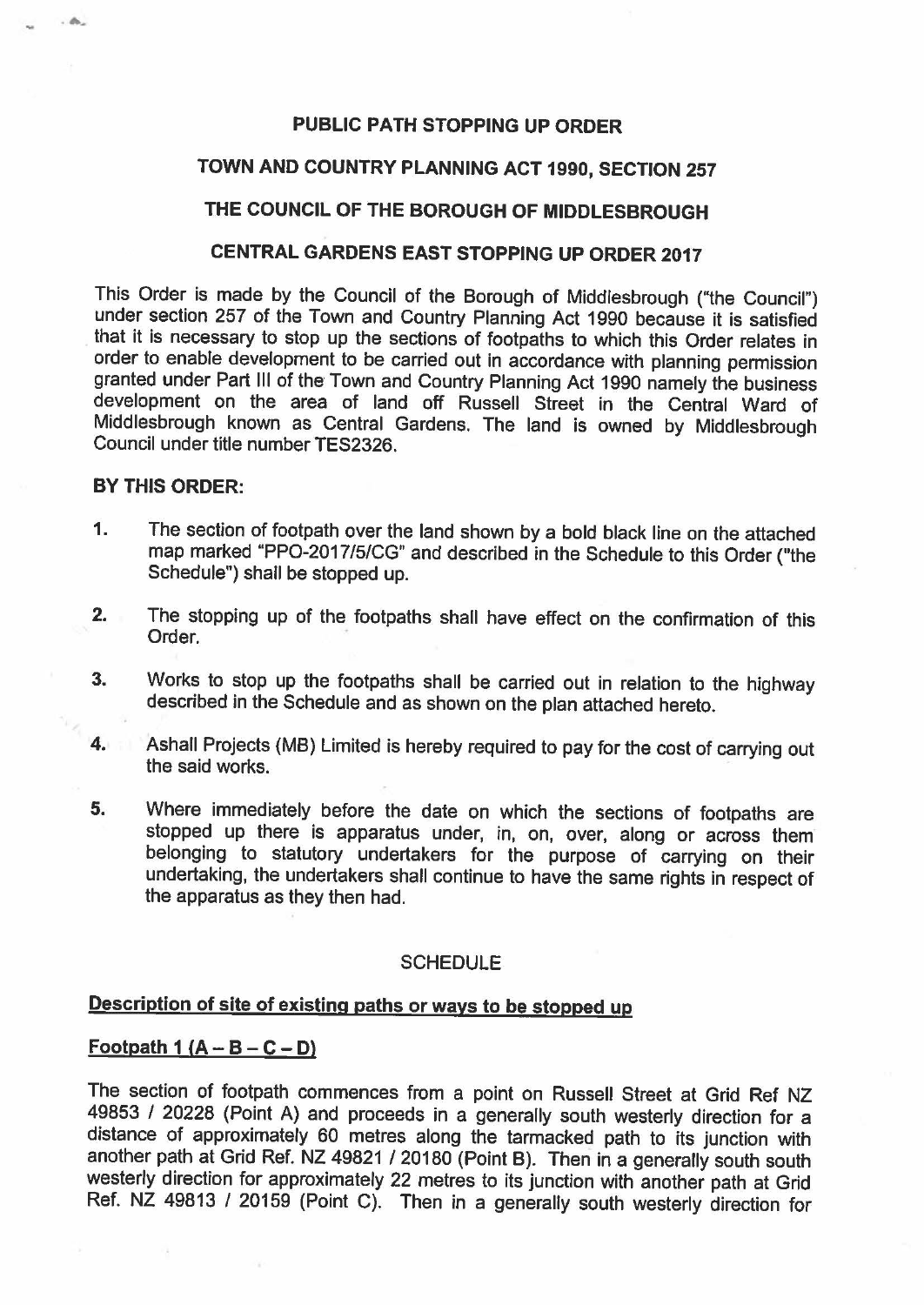approximately 43 metres along the tarmacked path to its junction with Grange Road at Grid Ref. NZ 49782 / 20129 (Point D). A total distance of approximately 125 metres.

....

#### **Footpath 2 (B- E)**

The section of footpath commences from a point on a footpath at Grid Ref NZ 49821 / 20180 (Point B) and proceeds in a generally south easterly direction for a distance of approximately 31 metres along a tarmacked path to its junction with another tarmacked path at Grid Ref. NZ 49841 / 20156 (Point E). A total distance of approximately 31 metres.

### $\text{Footpath } 3 (C - E - F)$

The section of footpath commences from a point on a tarmacked path at Grid Ref NZ 49813 / 20159 (Point C) and proceeds in a generally easterly direction for a distance of approximately 28 metres along a tarmacked path to its junction with another path at Grid Ref. NZ 49841 / 20156 (Point E). Then for a further 26 metres to its junction with a footpath/cycleway near No. 15 Hazel Court at Grid Ref. NZ 49867 / 20149 (Point F). A total distance of approximately 54 metres.

**THE COMMON SEAL of THE COUNCIL OF THE BOROUGH OF MIDDLESBROUGH was** hereunto affixed on the 9 2017 in the presence of:  $z_{\text{ame}}$   $t$ Authorised Officer day of  $\bigwedge_{0 \vee c \wedge bc} c$  $11/8$